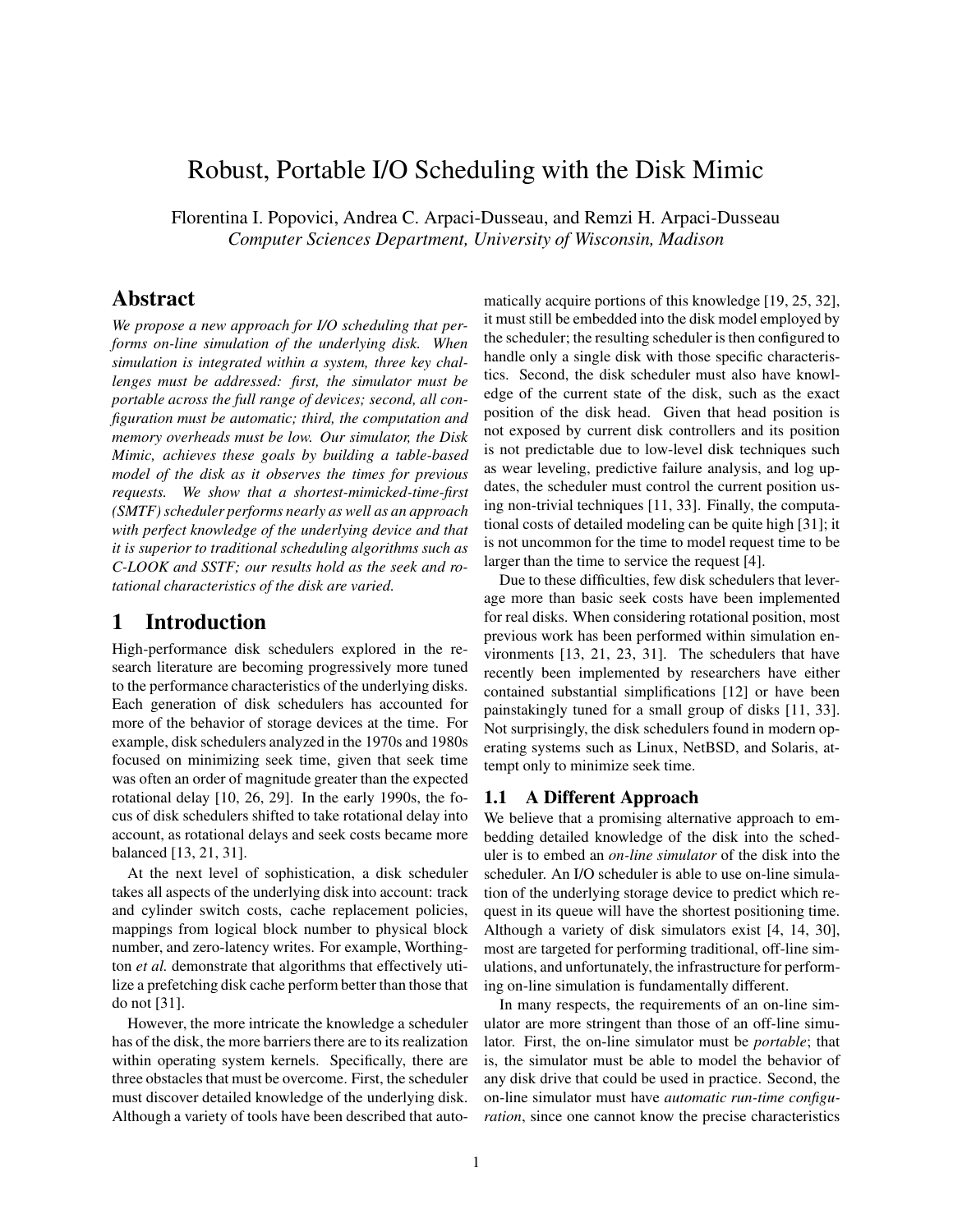of the underlying device when constructing the simulator; it is highly undesirable if a human administrator must interact with the simulator. Finally, the on-line simulator must have *low overhead*; the computation and memory overheads of an on-line simulator must be minimized such that the simulator does not adversely impact system performance.

In addition to the complexity it introduces, an on-line simulator also provides ample opportunities for simplification. First, the on-line simulator has the opportunity to observe the run-time behavior of the device; not only does this allow the simulator to configure itself on the fly, it also allows the simulator to adjust to changes in the behavior of the device over time. Second, the on-line simulator can be specialized for the problem domain in question. Finally, the on-line simulator does not need to be parameterizable; that is, since an on-line simulator is not exploring different versions of the device itself, the simulator does not need to contain a functional model of the device.

### **1.2 Contributions**

We address how to implement an I/O scheduler that is aware of the underlying disk technology in a simple, portable, and robust manner. To achieve this goal, we introduce the Disk Mimic, which meets the requirements of an on-line simulator for disk scheduling. The Disk Mimic is based upon a simple table-based approach, in which input parameters to the simulated device are used to index into a table; the corresponding entry in the table gives the predicted output for the device. A table-based approach is appropriate for on-line simulation because it can portably capture the behavior of a variety of devices, requires no manual configuration, and can be performed with little computational overhead. However, there is a significant challenge as well: to keep the size of the table tractable, one must identify the input parameters that significantly impact the desired outputs. The method for reducing this input space depends largely upon the domain in which the on-line simulator is deployed.

We show that for disk scheduling, two input parameters are sufficient for predicting the positioning time: the logical distance between two requests and the request type. However, when using inter-request distance for prediction, two issues must be resolved. First, inter-request distance is a fairly coarse predictor of positioning time; as a result, there is high variability in the times for different requests with the same distance. The implication is that the Disk Mimic must observe many instances for a given distance and use an appropriate summary metric for the distribution; experimentally, we have found that summarizing a small number of samples with the mean works well. Second, given the large number of possible inter-request distances on a modern disk drive, the Disk Mimic cannot record all distances in a table of a reason-

able size. We show that simple linear interpolation can be used to represent ranges of missing distances, as long as some number of the interpolations within each range are checked against measured values.

We propose a new disk scheduling algorithm, shortestmimicked-time-first (SMTF), which picks the request that is predicted by the Disk Mimic to have the shortest positioning time. We demonstrate that the SMTF scheduler can utilize the Disk Mimic in two different ways; specifically, the Disk Mimic can either be configured off-line or on-line, and both approaches can be performed automatically. When the Disk Mimic is configured off-line, it performs a series of probes to the disk with different inter-request distances and records the resulting times; in this scenario, the Disk Mimic has complete control over which inter-request distances are observed and which are interpolated. When the Disk Mimic is configured on-line, it records the requests sent by the running workload and their resulting times. Note that regardless of whether the Disk Mimic is configured off-line or on-line, the simulation itself is always performed on-line, within an active system.

We show that the Disk Mimic can be used to significantly improve the throughput of disks with high utilization. Specifically, for a variety of simulated and real disks, C-LOOK and SSTF perform between 10% and 50% slower than SMTF. Further, we demonstrate that the Disk Mimic can be successfully configured on-line; we show that while the Disk Mimic learns about the storage device, SMTF performs no worse than a base scheduling algorithm (*e.g.*, C-LOOK or SSTF) and quickly performs close to the off-line configuration (*i.e.*, after approximately 750,000 requests).

The rest of the paper is organized as follows. In Section 2 we describe the SMTF scheduler in more detail and in Section 3 we describe the Disk Mimic. We describe our basic methodology for evaluation in Section 4. Next, we investigate the issues of configuring the Disk Mimic offline in Section 5. We then describe the additional complexities of configuring the Disk Mimic on-line and show its performance in Section 6. Finally, we describe related work in Section 7 and conclude in Section 8.

## **2 I/O Scheduler**

Many modern disks implement scheduling in the device itself. While this might suggest that file system I/O scheduling is obsolete, there are several reasons why the file system should perform scheduling. First, disks are usually able to schedule only a limited number of simultaneous requests since they have more restrictive space and computational power constraints. Second, there are instances when increased functionality requires the scheduling to be done at file system level. For example, Iyer and Druschel introduce short waiting times in the scheduler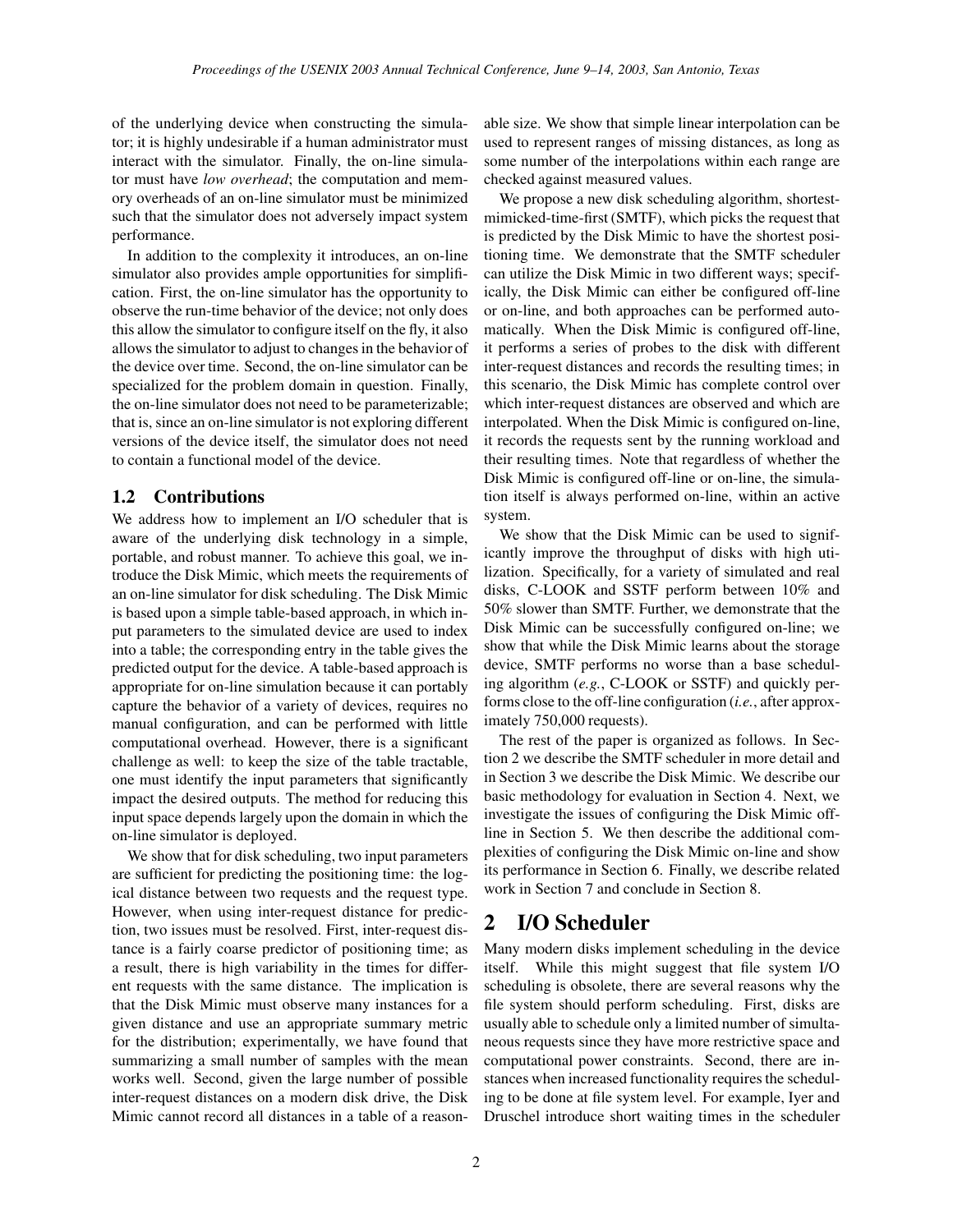to preserve the continuity of a stream of requests from a single process rather than interleaving streams from different processes [12]. Further, Shenoy and Vin implement different service requirements for applications by implementing a scheduling framework in the file system [23].

We now briefly describe the approach of a new file system I/O scheduler that leverages the Disk Mimic. We refer to the algorithm implemented by this scheduler as shortest-mimicked-time-first, or SMTF. The basic function that SMTF performs is to order the queue of requests such that the request with the shortest positioning time, as determined by the Disk Mimic, is scheduled next. However, given this basic role, there are different optimizations that can be made. The assumptions that we use for this paper are as follows.

First, we assume that the goal of the I/O scheduler is to optimize the *throughput* of the storage system. We do not consider the fairness of the scheduler. We believe that the known techniques for achieving fairness (*e.g.*, weighting each request by its age [13, 21]) can be added to SMTF as well.

Second, we assume that the I/O scheduler is operating in an environment with heavy disk traffic. Given that the queues at the disk may contain hundreds or even thousands of requests [13, 21], the computational complexity of the scheduling algorithm is an important issue [2]. Given these large queue lengths, it is not feasible to perform an optimal scheduling decision that considers all possible combinations of requests. Therefore, we consider a greedy approach, in which only the time for the next request is minimized [13].

To evaluate the performance of SMTF, we compare to the algorithms most often used in practice: first-comefirst-served (FCFS), shortest-seek-time-first (SSTF), and C-LOOK. FCFS simply schedules requests in the order they were issued. SSTF selects the request that has the smallest difference from the last logical block number (LBN) accessed on disk. C-LOOK is a variation of SSTF where requests are still serviced according to their LBN proximity to the last request serviced, but the scheduler picks requests only in ascending LBN order. When there are no more such requests to be serviced, the algorithm picks the request in the queue with the lowest LBN and then continues to service requests in ascending order.

To compare our performance to the best possible case, we have also implemented a best-case-greedy scheduler for our simulated disks; this best-case scheduler knows exactly how long each request will take on the simulated disk and greedily picks the request with the shortest positioning time next. We refer to this scheduler as the greedyoptimal scheduler.

## **3 The Disk Mimic**

The Disk Mimic is able to capture the behavior of a disk drive in a portable, robust, and efficient manner. To predict the performance of a disk, the Disk Mimic uses a simple table, indexed by the relevant input parameters to the disk. Thus, the Disk Mimic does not attempt to simulate the mechanisms or components internal to the disk; instead, it simply reproduces the output as a function of the inputs it has observed.

### **3.1 Reducing Input Parameters**

Given that the Disk Mimic uses a table-driven approach to predict the time for a request as a function of the observable inputs, the fundamental issue is reducing the number of inputs to the table to a tractable number. If the I/O device is treated as a true black box, in which one knows nothing about the internal behavior of the device, then the Disk Mimic must assume that the service time for each request is a function of all previous requests. Given that each request is defined by many parameters (*i.e.*, whether it is a read or a write, its block number, its size, the time of the request, and even its data value), this leads to a prohibitively large number of input parameters as indices to the table.

Therefore, the only tractable approach is to make assumptions about the behavior of the I/O device for the problem domain of interest [3]. Given that our goal is for the I/O scheduler to be portable across the realistic range of disk drives, and not to necessarily work on any hypothetical storage device, we can use high-level assumptions of how disks behave to eliminate a significant number of input parameters; however, the Disk Mimic will make as few assumptions as possible.

Our current implementation of the Disk Mimic predicts the time for a request from two input parameters: the *request type* and the *inter-request distance*. We define interrequest distance as the logical distance from the first block of the current request to the last block of the previous request. The conclusion that request type and inter-request distance are key parameters agrees with that of previous researchers [18, 27].

We now briefly argue why inter-request distance and request type are suitable parameters in our domain. We begin by summarizing the characteristics of modern disk drives. Much of this discussion is taken from the classic paper by Ruemmler and Wilkes [18]; the interested reader is referred to their paper for more details.

#### **3.1.1 Background**

A disk drive contains one or more *platters*, where each platter *surface* has an associated disk head for reading and writing. Each surface has data stored in a series of concentric circles, or *tracks*. A single stack of tracks at a common distance from the spindle is called a *cylinder*. Modern disks also contain RAM to perform caching; the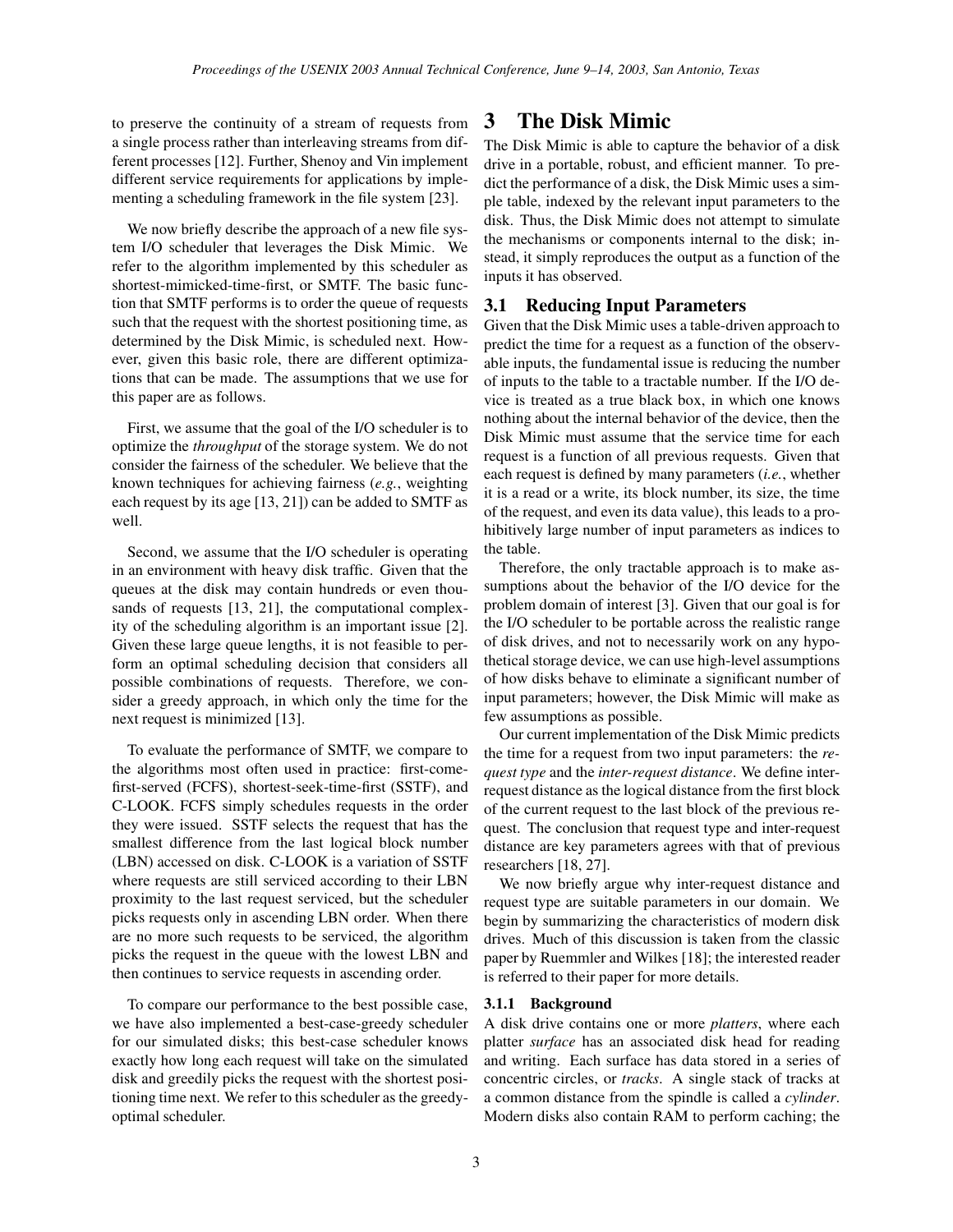caching algorithm is one of the most difficult aspects of the disk to capture and model [24, 32].

Accessing a block of data requires moving the disk head over the desired block. The time for this has two dominant components. The first component is *seek time*, moving the disk head over the desired track. The seek time for reads is likely to be less than that for writes, since reads can be performed more aggressively. A read can be performed when a block is not yet quite available because the read can be repeated if it was performed from the wrong sector; however, a write must first verify that it is at the right sector to avoid overwriting other data. The second component is *rotation latency*, waiting for the desired block to rotate under the disk head. The time for the platter to rotate is roughly constant, but it may vary around 0.5 to 1% of the nominal rate; as a result, it is difficult to predict the location of the disk head after the disk has been idle for many revolutions. Besides these two important positioning components there are other mechanical movements that need to be accounted for: head and track switch time. A head switch is the time it takes for the mechanisms in the disk to activate a different disk head to access a different platter surface. A track switch is the time it takes to move a disk head from the last track of a cylinder to the first one of the next.

The disk appears to its client as a linear array of logical blocks; these logical blocks are then mapped to physical sectors on the platters. This indirection has the advantage that the disk can reorganize blocks to avoid bad sectors and to improve performance, but it has the disadvantage that the client does not know where a particular logical block is located. If a client wants to derive this mapping, there are multiple sources of complexity. First, different tracks have different numbers of sectors; specifically, due to zoning, tracks near the outside of a platter have more sectors (and subsequently deliver higher bandwidth) than tracks near the spindle. Second, consecutive sectors across track and cylinder boundaries are skewed to adjust for head and track switch times; the skewing factor differs across zones as well. Third, flawed sectors are remapped through sparing; sparing may be done by remapping a bad sector (or track) to a fixed alternate location or by slipping the sector (or track) and all subsequent ones to the next sector (or track).

#### **3.1.2 Input Parameters**

As previously explained, read and write operations take different times to execute. In addition, the type of the last operation issued also influences service time [4, 18]. To account for these factors in our table-based model, we record the request type (read or write) of the current and previous requests as one of the input parameters.

The other input parameter is the inter-request distance between logical block addresses, which captures some of the aforementioned underlying characteristics of the disk, while missing others. We note that ordering requests based on the time for a given distance is significantly different than using the distance itself. Due to the complexity of disk geometry, some requests that are separated by a larger logical distance can be positioned more rapidly; the relationship between the logical block address distance and positioning time is not linear.

In the opinion of Ruemmler and Wilkes [18], the following aspects of the disk should be modeled for the best accuracy: seek time (calculated with two separate functions depending upon the seek distance from the current and final cylinder position of the disk head and different for reads and writes), head and track switches, rotation latency, data layout (including reserved sparing areas, zoning, and track and cylinder skew), and data caching (both read-ahead and write-behind). We briefly discuss the extent to which each of these components is captured with our approach.

Our approach accounts for the combined costs of seek time, head and track switches, and rotation layout, but in a probabilistic manner. That is, for a given inter-request distance, there is some probability that a request crosses track or even cylinder boundaries. Requests of a given distance that cross the same number of boundaries have the same total positioning time: the same number of track seeks, the same number of head and/or track switches, and the same amount of rotation.

We note that the table-based method for tracking positioning time can be *more* accurate than that advocated by Ruemmler and Wilkes; instead of expressing positioning time as a value computed as a sum of functions(seek time, rotation time, caching, etc.), the Disk Mimic records the precise positioning time for each distance.

The cost incurred by the rotation of the disk has two components: the rotational distance between the previous and current request, and the elapsed time between the two requests (and thus, the amount of rotation that has already occurred). Although using inter-request distance probabilistically captures the rotational distance, the Disk Mimic does not record the amount of time that has elapsed since the last request. This omission is not an issue for disk scheduling in the presence of a full queue of requests; in this case, the inter-arrival time between requests at the disk is negligible and, thus, can be ignored. Ignoring time causes inaccuracies when scheduling the first request after an idle period; however, if the disk is often idle, then I/O scheduling is not an important problem.

Data layout is incorporated fairly well by the Disk Mimic as well. The number of sectors per track and number of cylinders impact our measured values in that these sizes determine the probability that a request of a given inter-request distance crosses a boundary; thus, these sizes impact the probability of each observed time in the distri-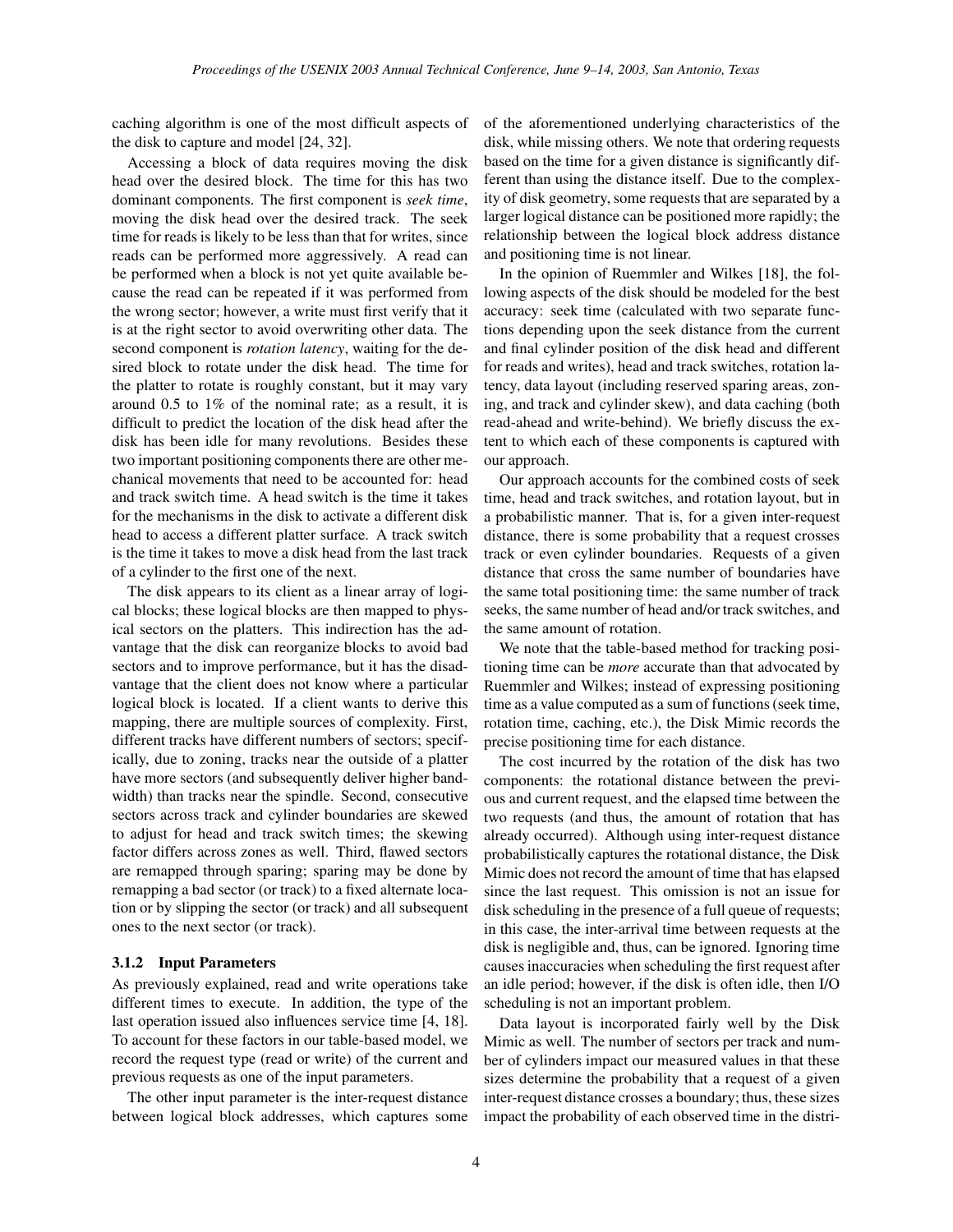

Figure 1: **Distribution of Off-Line Probe Times for Three Inter-Request Distances.** *Each graph shows a different* inter-request distance: 132 KB, 224 KB, and 300 KB. Along the x-axis, we show each of the 1000 probes performed (sorted by time) and along the y-axis we show the time taken by that probe. These times are for the IBM 9LZX disk.

bution. Although zoning behavior and bad sectors are not tracked by our model, previous research has shown that this level of detail does not help with scheduling [31].

The aspect which we model the least directly is that of general caching. However, the Disk Mimic will capture the effects of simple prefetching, which is the most important aspect of caching for scheduling [31]. For example, if a read of one sector causes the entire track to be cached, then the Disk Mimic will observe the faster performance of accesses with distances less than that of a track. In this respect, configuring the Disk Mimic on-line by observing the actual workload could be more accurate than configuring off-line, since the locality of the workload is captured.

Given the complexity associated with the inter-request distance, we concentrate on the issues related to this input parameter. For different values of the request type, the output of the Disk Mimic has the same characteristics, and thus we do not need to explore all the possible combinations of the two input parameters in our further discussions. Hence when we refer to inter-request distance we assume the request type is fixed.

#### **3.2 Results**

To illustrate some of the complexity of using inter-request distance as predictor of request time, we show the distribution of times observed. For these experiments, we configure the Disk Mimic off-line as follows.

The Disk Mimic configures itself by probing the I/O device using fixed-size requests (*e.g.*, 1 KB). For each of the possible inter-request distances covering the disk (both negative and positive), the Disk Mimic samples a number of points of the same distance: it accesses a block the specified distance from the previous block. To avoid any caching or prefetching performed by the disk, the Disk Mimic accesses a random location before each new probe of the required distance. The observed times are recorded in a table, indexed by the inter-request distance and the corresponding operation type.

In Figure 1 we show a small subset of the data collected on an IBM 9LZX disk. The figure shows the distribution of 1000 samples for three inter-request distances of 132 KB, 224 KB, and 300 KB. In each case, the y-axis shows the request time of a sample and the points along the  $x$ axis represent each sample, sorted by increasing request time.

We make two important observations from the sampled times. First, for a given inter-request distance, the observed request time is not constant; for example, at a distance of 132 KB, about 10% of requests require 1.8 ms, about 90% require 6.8 ms, and a few require almost 8 ms. Given this multi-modal behavior, the time for a single request cannot be reliably predicted from only the interrequest distance; thus, one cannot usually predict whether a request of one distance will be faster or slower than a request of a different distance. Nevertheless, it is often possible to make reasonable predictions based upon the probabilities: for example, from this data, one can conclude that a request of distance 132 KB is likely to take longer than one of 224 KB.

Second, from examining distributions for different inter-request distances, one can observe that the number of transitions and the percentage of samples with each time value varies across inter-request distances. The number of transitions in each graph corresponds roughly to the number of track (or cylinder) boundaries that can be crossed for this inter-request distance.

This data shows that a number of important issues remain regarding the configuration of the Disk Mimic. First, since there may be significant variation in request times for a single inter-request distance, what summary metric should be used to summarize the distribution? Second, how many samples are required to adequately capture the behavior of this distribution? Third, must each inter-request distance be sampled, or is it possible to interpolate intermediate distances? We investigate these issues in Section 5.

### **4 Methodology**

To evaluate the performance of SMTF scheduling, we consider a range of disk drive technology, presented in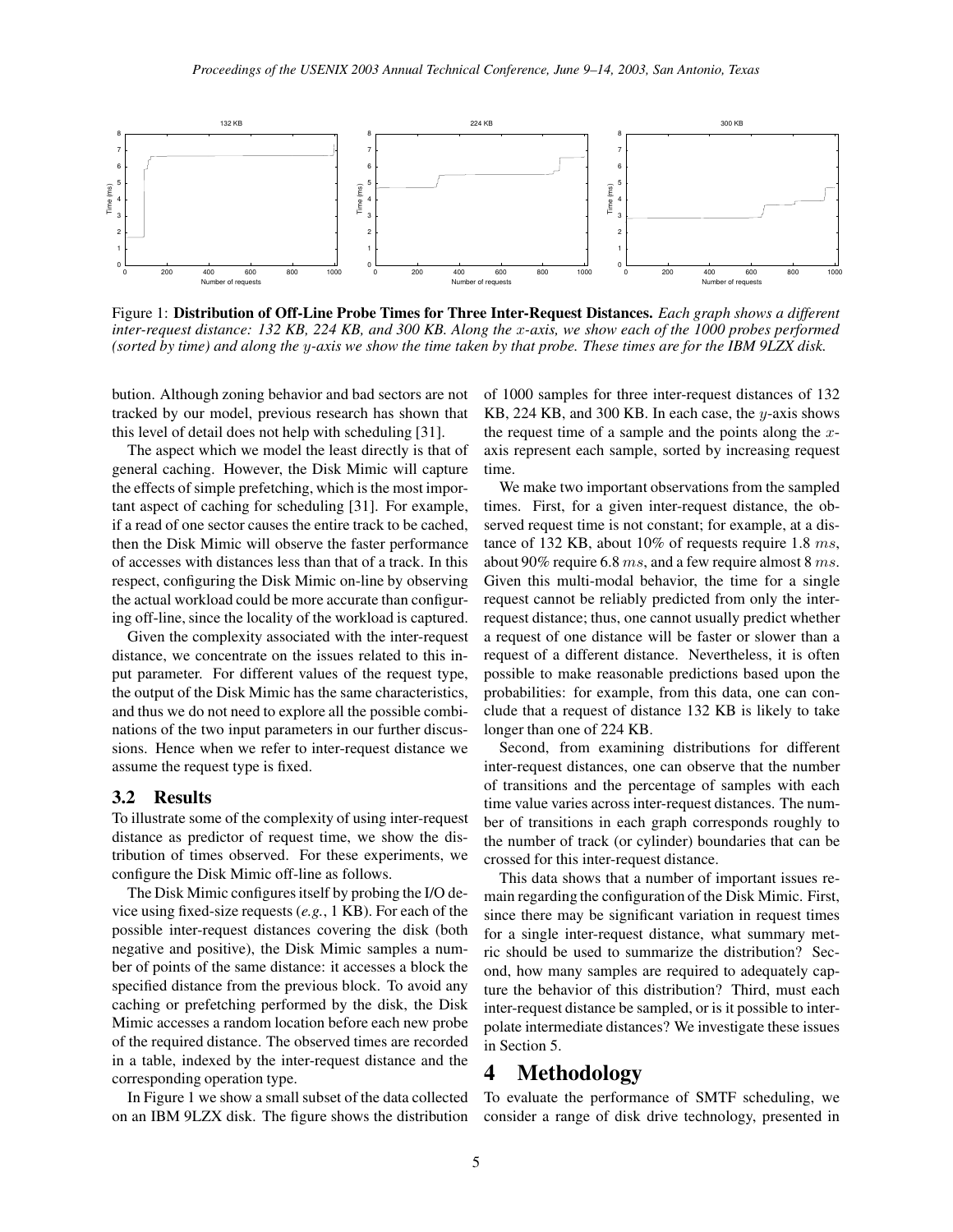| <b>Configuration</b>   | rotation     |       | seek |      | head   | cyl    | track | cyl  | sectors   | num   |
|------------------------|--------------|-------|------|------|--------|--------|-------|------|-----------|-------|
|                        | time         | 1 cyl | 400  | 3000 | switch | switch | skew  | skew | per track | heads |
| 1 Base                 | <sub>(</sub> | 0.8   | 6.0  | 8    | 0.79   | 1.78   | 36    | 84   | 272       | 10    |
| 2 Fast seek            | 6            | 0.16  | 1.32 | 1.6  | 0.79   | 1.00   | 36    | 46   | 272       | 10    |
| 3 Slow seek            | 6            | 2.0   | 33.0 | 40.0 | 0.79   | 2.80   | 36    | 127  | 272       | 10    |
| 4 Fast rotate          | ↑            | 0.8   | 6.0  | 8    | 0.79   | 1.78   | 108   | 243  | 272       | 10    |
| 5 Slow rotate          | 12           | 0.8   | 6.0  | 8    | 0.79   | 1.78   | 18    | 41   | 272       | 10    |
| 6 Fast seek+rot        | 2            | 0.160 | 1.32 | 1.6  | 0.79   | 1.00   | 108   | 136  | 272       | 10    |
| <b>7 More capacity</b> | 6            | 0.8   | 6.0  | 8    | 0.79   | 1.78   | 36    | 84   | 544       | 20    |
| 8 Less capacity        | 6            | 0.8   | 6.0  | 8    | 0.79   | 1.78   | 36    | 84   | 136       | 5     |

Table 1: **Disk Characteristics.** *Configurations of eight simulated disks. Times for rotation, seek, and head and* cylinder switch are in milliseconds, the cylinder and track skews are expressed in sectors. In most experiments, the *base disk is used.*

Table 1. We have implemented a disk simulator that accurately models seek time, fixed rotation latency, track and cylinder skewing, and a simple segmented cache. The first disk, also named the *base disk*, simulates a disk with performance characteristics similar to an IBM 9LZX disk. The seek times, cache size and number of segments, head and cylinder switch times, track and cylinder skewing and rotation times are either measured by issuing SCSI commands and measuring the elapsed time, or directly querying the disk, similar to the approach used by Schindler and Ganger [19], or by using the values provided by the manufacturer. The curve corresponding to the seek time is modeled by probing an IBM 9LZX disk for a range of seek distances (measured as the distance in cylinders from the previous cylinder position to the current one) and then curve fitting the values to use the two-function equation proposed by Ruemmler and Wilkes [18]. For short seek distances the seek time is proportional to the square root of the cylinder distance, and for longer distances the seek time is proportional to the cylinder distance. The middle value in the seek column represents the cylinder distance where the switch between the two functions occurs. For example, for the base disk, if the seek distance is smaller than 400 cylinders, we use the square root function.

For the other disk configurations we simulate, we start from the base disk and vary different parameters that influence the positioning time. For example, disk configuration number 2 (*Fast seek*) represents a disk that has a fast seek time and the numbers used to compute the seek curve are adjusted accordingly, as well as the number of sectors that constitute the cylinder skew. Similarly for disk configuration number 4 (*Fast rotate*) the time to execute a rotation is decreased by a factor of three and the number of track and cylinder skew sectors are increased. The other disk configurations account for disks that have a slower seek time, slower rotation time, faster seek time, faster rotation time and more or less capacity than the base disk. In addition to using the described simulated disks we also run our experiments on an IBM 9LZX disk.



Figure 2: **Sensitivity to Summary Metrics.** *This graph compares the performance of a variety of scheduling algorithms on the base simulated disk and the week-long HP trace. For the SMTF schedulers, no interpolation is performed and 100 samples are obtained for each data point. The* x*-axis shows the compression factor applied to the workload. The* y*-axis reports the time spent at the disk.*

To evaluate scheduling performance, we show results from a set of traces collected at HP Labs [17]; in most cases, we focus on the trace for the busiest disk from the week of 5/30/92 to 6/5/92. For our performance metric, we report the time the workload spent at the disk. To consider the impact of heavier workloads and longer queue lengths, we compress the inter-arrival time between requests. When scaling time, we attempt to preserve the dependencies across requests in the workload by observing the blocks being requested; we assume that if a request is repeated to a block that has not yet been serviced, that this request is dependent on the previous request first completing. Thus, we hold repeated requests, and all subsequent requests, until the previous identical request completes.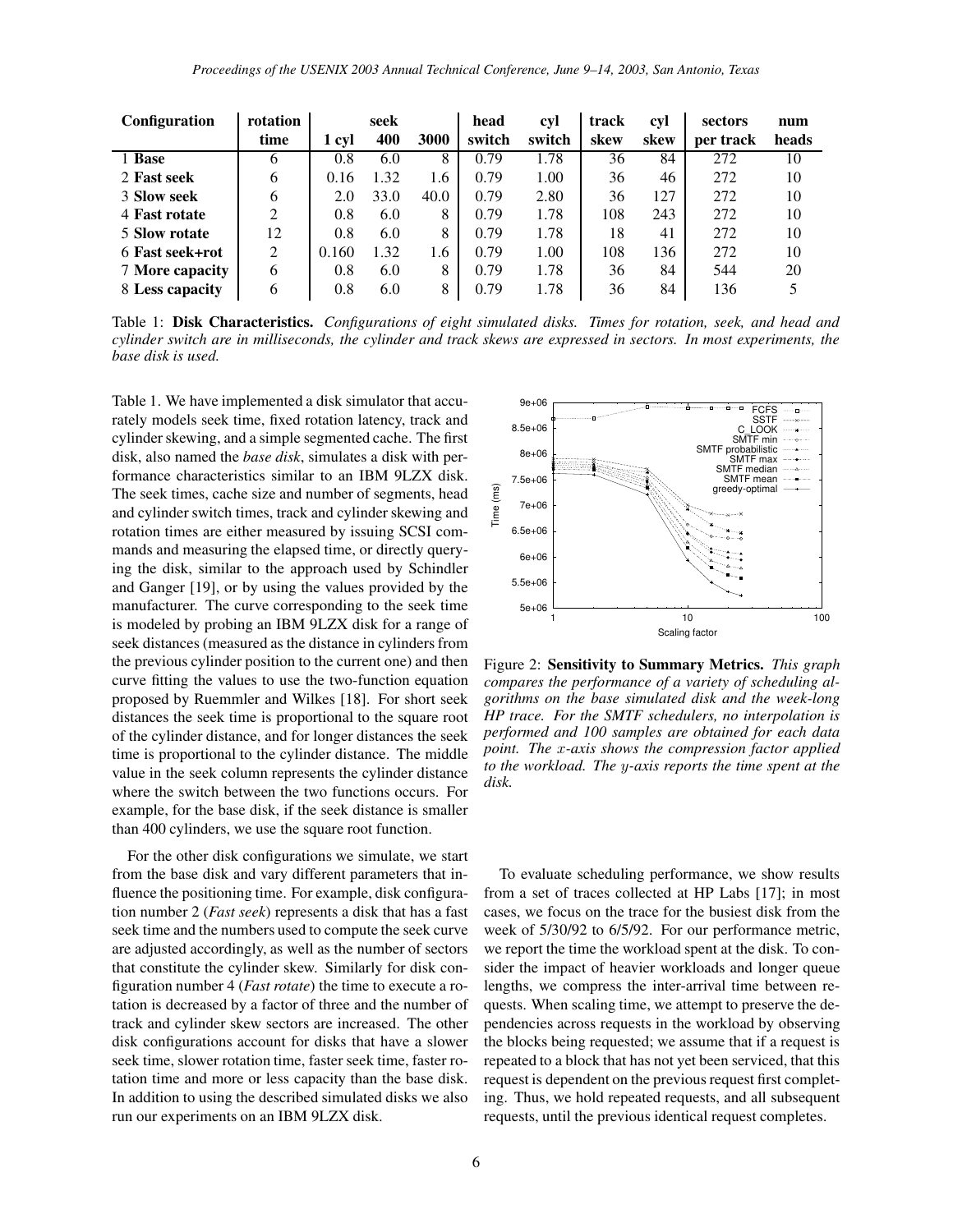

Figure 3: **Demerit Figures for SMTF with Probability, Mean, and Maximum Summary Metrics.** *Each graph* shows the demerit figure for a different summary metric. These distributions correspond to the one day from the *experiments shown in Figure 2 with a compression factor of 20.*

### **5 Off-Line Configuration**

The SMTF scheduler can be configured both on-line and off-line. We now explore the case when the Disk Mimic has been configured off-line; again, although the Disk Mimic is configured off-line, the simulation and predictions required by the scheduler are still performed on-line within the system. As described previously, configuring the Disk Mimic off-line involves probing the underlying disk with requests that have a range of inter-request distances. We note that even when the model is configured off-line, the process of configuring SMTF remains entirely automatic and portable across a range of disk drives. The main drawback to configuring the Disk Mimic offline is a longer installation time when a new device is added to the system: the disk must be probed before it can be used for workload traffic.

#### **5.1 Summary Data**

To enable the SMTF scheduler to easily compare the expected time of all of the requests in the queue, the Disk Mimic must supply a summary value for each distribution as a function of the inter-request distance. Given the multi-modal characteristics of these distributions, the choice of a summary metric is not obvious. Therefore, we evaluate five different summary metrics: mean, median, maximum, minimum, and probabilistic, which randomly picks a value from the sampled distribution according to its probability.

The results for each of these summary metrics on the base simulated disk are shown in Figure 2. For the workload, we consider the week-long HP trace, scaled by the compression factor noted on the  $x$ -axis. The graph shows that FCFS, SSTF, and C-LOOK all perform worse than each of the SMTF schedulers; as expected, the SMTF schedulers perform worse than the greedy-optimal scheduler, but the best approach is always within 7% for this workload. These results show that using inter-request distance to predict positioning time merits further attention.

Comparing performance across the different SMTF approaches, we see that each summary metric performs



Figure 4: **Sensitivity to Number of Samples.** *The graph shows that the performance of SMTF improves with more samples. The results are on the simulated disk and the week-long HP trace with a compression factor of 20. The* x*-axis indicates the number of samples used for SMTF. The* y*-axis shows the time spent at the disk.*

quite differently. The ordering of performance from best to worse is: mean, median, maximum, probabilistic, and minimum. It is interesting to note that the scheduling performance of each summary metric is not correlated with its accuracy. The accuracy of disk models is often evaluated according to its *demerit figure* [18], which is defined as the root mean square of the horizontal distance between the time distributions for the model and the real disk. This point is briefly illustrated in Figure 3, which shows the distribution of actual times versus the predicted times for three different metrics: probabilistic, mean, and maximum.

As expected, the probabilistic model has the best demerit figure; with many requests, the distribution it predicts is expected to match that of the real device. However, the probabilistic model performs relatively poorly within SMTF because the time it predicts for any one request may differ significantly from the ac-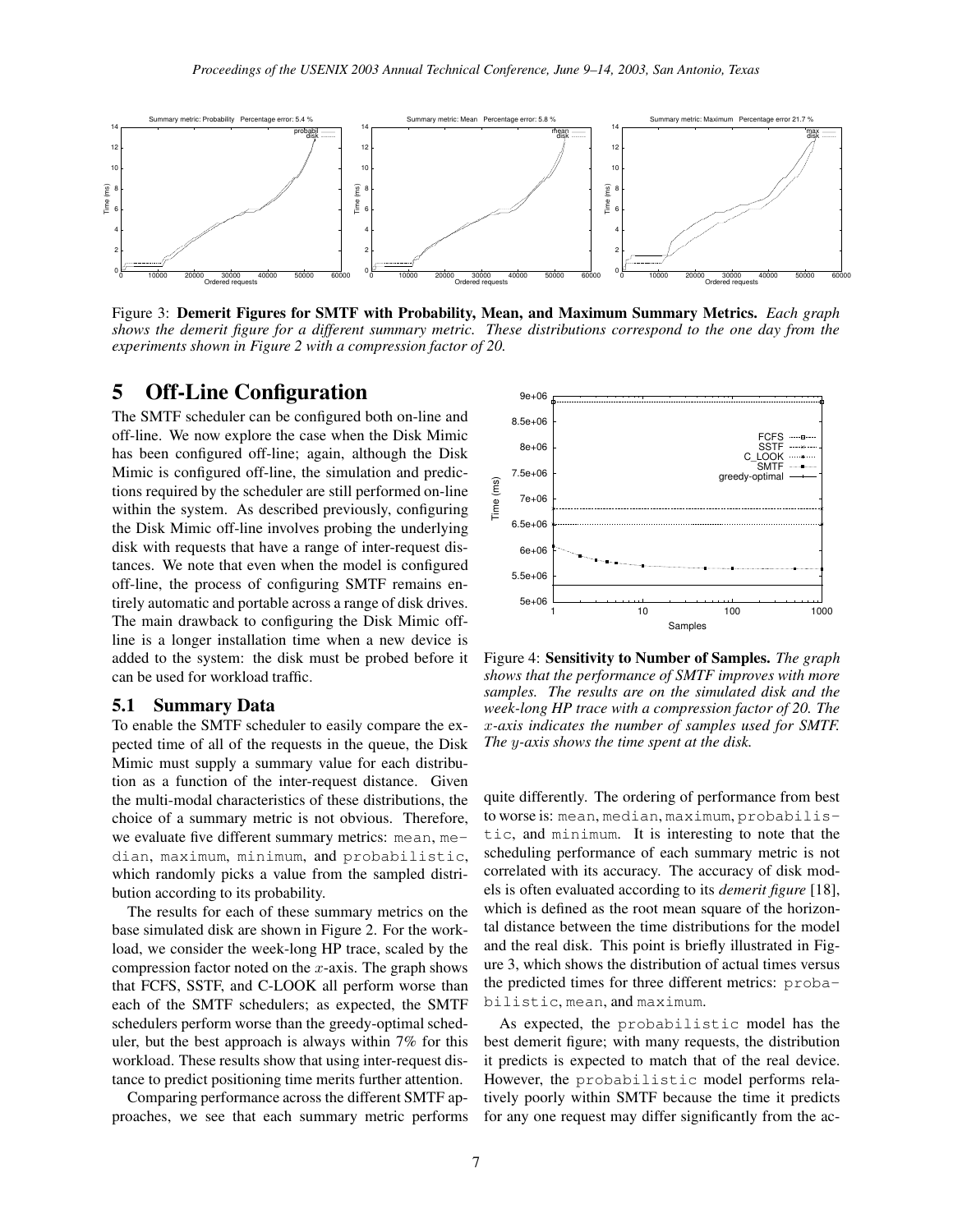

Figure 5: Mean Values for Samples as a Function of Inter-request Distance. The graph on the left shows the mean time for the entire set of inter-request distances on our simulated disk. The graph on the right shows a close-up for *inter-request distances; other distances have qualitatively similar saw-tooth behavior.*

tual time for that request. Conversely, although the maximum value results in a poor demerit figure, it performs adequately for scheduling; in fact, SMTF with maximum performs significantly better than with minimum, even though both have similar demerit figures. Finally, using the mean as a summary of the distribution achieves the best performance, even though it does not result in the best demerit figure; we have found that mean performs best for all other days from the HP traces we have examined as well. Thus, for the remainder of our experiments, we use the mean of the observed samples as the summary data for each inter-request distance.

#### **5.2 Number of Samples**

Given the large variation in times for a single inter-request distance, the Disk Mimic must perform a large number of probe samples to find the true mean of the distribution. However, to reduce the time required to configure the Disk Mimic off-line, we would like to perform as few samples as possible. Thus, we now evaluate the impact of the number of samples on SMTF performance.

Figure 4 compares the performance of SMTF as a function of the number of samples to the performance of FCFS, C-LOOK, SSTF, and optimal. As expected, the performance of SMTF increases with more samples; on this workload and disk, the performance of SMTF continues to improve up to approximately 10 samples. However, most interestingly, even with a single sample for each inter-request distance, the Disk Mimic performs better than FCFS, C-LOOK, and SSTF.

#### **5.3 Interpolation**

Although the number of samples performed for each interrequest distance impacts the running time of the off-line probe process, an even greater issue is whether each distance must be explicitly probed or if some can be inter-



Figure 6: **Sensitivity to Interpolation.** *The graph shows performance with interpolation as a function of the percent of allowable error. Different lines correspond to different numbers of check points,* N*. The* x*-axis is the percent of allowable error and the* y*-axis is the time spent at the disk. These results use the base simulated disk and the week-long HP trace with a compression factor of 20.*

polated from other distances. Due to the large number of potential inter-request distances on a modern storage device (*i.e.*, two times the number of sectors for both negative and positive distances), not only does performing all of the probes take a significant amount of time, but storing each of the mean values is prohibitive as well. For example, given a disk of size 10 GB, the amount of memory required for the table can exceed 800 MB. Therefore, we explore how some distances can be interpolated without making detailed assumptions about the underlying disk.

To illustrate the potential for performing simple interpolations, we show the mean value as a function of the inter-request distance in Figure 5. The graph on the left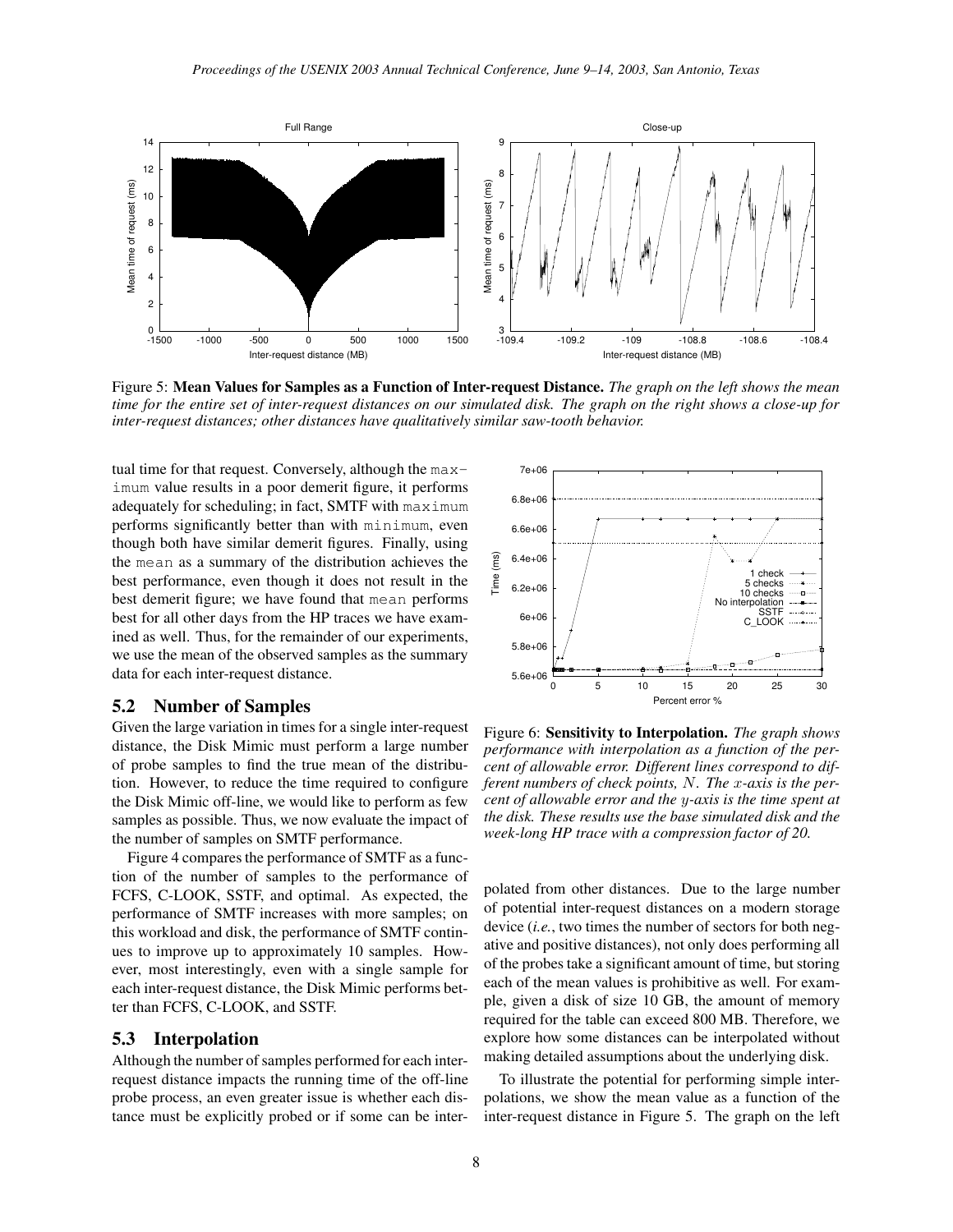| <b>Check Points</b> | Acceptable<br><b>Error</b> |
|---------------------|----------------------------|
|                     | $1\%$                      |
| 2                   | $2. \%$                    |
| 3                   | $5\%$                      |
|                     | $10 \%$                    |
| 5                   | $15\%$                     |
| 10                  | 20%                        |

Table 2: **Allowable Error for Interpolation.** *The table summarizes the percentage within which an interpolated value must be relative to the probed value in order to infer that the interpolation is successful. As more check points are performed between two inter-request distances, the allowable error increases. The numbers were gathered by running a number of different workloads on the simulated disks and observing the point at which performance with interpolation degrades relative to that with no interpolation.*

shows the mean values for all inter-request distances on our simulated disk. The curve of the two bands emanating from the middle point corresponds to the seek curve of the disk (*i.e.*, for short seeks, the time is proportional to the square root of the distance, whereas for long, the time is linear with distance); the width of the bands is relatively constant and corresponds to the rotation latency of the disk. The graph on the right shows a close-up of the inter-request distances. This graph shows that the times follow a distinct saw-tooth pattern; as a result, a simple linear model can likely be used to interpolate some distances, but care must be taken to ensure that this model is applied to only relatively short distances.

Given that the length of the linear regions varies across different disks (as a function of the track and cylinder size), our goal is not to determine the particular distances that can be interpolated successfully. Instead, our challenge is to determine when an interpolated value is "close enough" to the actual mean such that scheduling performance is impacted only negligibly.

Our basic off-line interpolation algorithm is as follows. After the Disk Mimic performs S samples of two interrequest distances *left* and *right*, it chooses a random distance *middle* between *left* and *right*; it then linearly interpolates the mean value for *middle* from the means for *left* and *right*. If the interpolated value for *middle* is within *error* percent of the probed value for *middle*, then the interpolation is considered successful and all the distances between *left* and *right* are interpolated. If the interpolation is not successful, the Disk Mimic recursively checks the two smaller ranges (*i.e.*, the distances between *left* and *middle* and between *middle* and *right*) until either the intermediate points are successfully interpolated or until all points are probed.

For additional confidence that linear interpolation is

valid in a region, we consider a slight variation in which  $N$ points between *left* and *right* are interpolated and checked. Only if all N points are predicted with the desired level of accuracy is the interpolation considered successful. The intuition of performing more check points is that a higher error rate can be used and interpolation can still be successful.

Figure 6 shows the performance of SMTF when distances are interpolated; the graph shows the effect of increasing the number of intermediate points  $N$  that are checked, as well as increasing the acceptable error, *error*, of the interpolation. We make two observations from this graph.

First, SMTF performance decreases as the allowable error of the check points increases. Although this result is to be expected, we note that performance decreases dramatically with the error not because the error of the checked distances is increased, but because the interpolated distances are inaccurate by much more. For example, with a single check point (*i.e.*,  $N = 1$ ) and an error level of 5%, we have found that only 20% of the interpolated values are actually accurate to that level and the average error of all interpolated values increases to 25% (not shown). In summary, when error increases significantly, there is not a linear relationship for the distances between *left* and *right* and interpolation should not be performed.

Second, SMTF performance for a fixed error increases with the number of intermediate check points  $N$ . The effect of performing more checks is to confirm that linear interpolation across these distances is valid. For example, with  $N = 10$  check points and *error* = 5%, almost all interpolated points are accurate to that level and the average error is less than 1% (also not shown).

Table 2 summarizes our findings for a wider number of check points. The table shows the allowable error percentage as a function of the number of check points, N, to achieve scheduling performance that is very similar to that with all probes. Thus, the final probe process can operate as follows. If the interpolation of one distance between *left* and *right* has an error less than 1%, it is deemed successful. Otherwise, if two distances between *left* and *right* have errors less than 2%, the interpolation is successful as well. Thus, progressively more check points can be made with higher error rates to be successful. With this approach, 90% of the distances on the disk are interpolated instead of probed, and yet scheduling performance is virtually unchanged; thus, interpolation leads to a 10 fold memory savings.

### **5.4 Disk Characteristics**

To demonstrate the robustness and portability of the Disk Mimic and SMTF scheduling, we now consider the full range of simulated disks described in Table 1. The performance of FCFS, C-LOOK, SSTF, and SMTF relative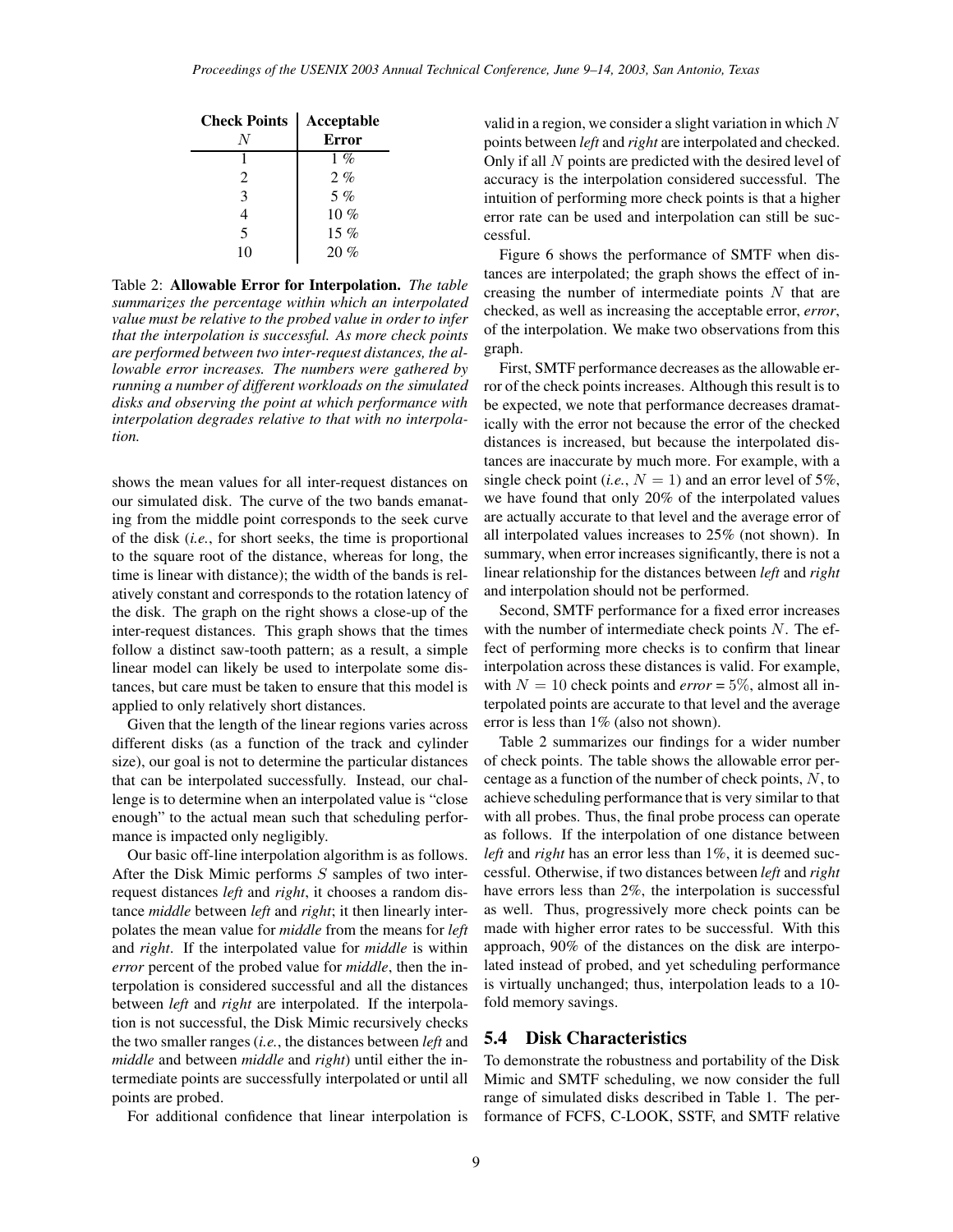

Figure 7: **Sensitivity to Disk Characteristics.** *This figure explores the sensitivity of scheduling performance to the disk characteristics shown in Table 1. Performance is shown relative to greedy-optimal. We report values for SMTF using interpolation. The performance of SMTF without interpolation (i.e., all probes) is very similar.*

to greedy-optimal for each of the seven new disks is summarized in Figure 7. We show the performance of SMTF with interpolation. The performance of SMTF with and without interpolation is nearly identical. As expected, FCFS performs the worst across the entire range of disks, sometimes performing more than a factor of two slower than greedy-optimal. C-LOOK and SSTF perform relatively well when seek time dominates performance (*e.g.*, disks 3 and 4); SSTF performs better than C-LOOK in these cases as well. Finally, SMTF performs very well when rotational latency is a significant component of request positioning (*e.g.*, disks 2 and 5). In summary, across this range of disks, SMTF always performs better than both C-LOOK and SSTF scheduling and within 8% of the greedy-optimal algorithm.

To show that SMTF can handle the performance variation of real disks, we compare the performance of our implementation of SMTF to that of C-LOOK when run on the IBM 9LZX disk. On the one week HP trace, we achieve a performance improvement of 8% for SMTF compared C-LOOK and an improvement of 12% if idle time is removed from the trace. This performance improvement is not as significant as it could be for two reasons. First, the IBM 9LZX disk has a relatively high ratio of seek to rotation time; the performance improvement of SMTF relative to C-LOOK is greater when rotation time is a more significant component of positioning. Second, the HP trace exercises a large amount of data on the disk; when the locality of the workload is low as in this trace, seek time further dominates positioning time.

To explore the effect of workload locality we create a synthetic workload of random 1 KB reads and writes with no idle time; the maximum inter-request distance is varied, as specified on the x-axis of Figure 8. This graph shows that the performance improvement of SMTF rela-



Figure 8: **Real Disk Performance.** *This graph shows the slowdown of C-LOOK when compared to the SMTF configured off-line. The workload is a synthetically generated trace and the numbers are averages over 20 runs. The standard deviation is also reported. The* x*-axis shows the maximum inter-request distance existent in the trace and the* y*-axis reports the percentage slowdown of the C-LOOK algorithm.*

tive to C-LOOK varies between 32% and 8% as the interrequest distance varies from 25 MB to 1.3 GB. Given that most file systems (*e.g.*, Linux ext2) try to optimize locality by placing related files in the same cylinder group, SMTF can optimize accesses better than C-LOOK in practice. Thus, we believe that SMTF is a viable option for scheduling on real disks.

## **6 On-Line Configuration**

We now explore the SMTF scheduler when all configuration is performed on-line. With this approach, there is no overhead at installation time to probe the disk drive; instead, the Disk Mimic observes the behavior of the disk as the workload runs. As in the off-line version, the Disk Mimic records the observed disk times as a function of its inter-request distance, but in this case it has no control over the inter-request distances it observes.

#### **6.1 General Approach**

For the on-line version, we assume that many of the lessons learned from off-line configuration hold. First, we continue to use the mean to represent the distribution of times for a given inter-request distance. Second, we continue to rely upon interpolation; note that when the Disk Mimic is configured on-line, interpolation is useful not only for saving space, but also for providing new information about distances that have not been observed.

The primary challenge that SMTF must address in this situation is how to schedule requests when some of the inter-request distances have unknown times (*i.e.*, this inter-request distance has not yet been observed by the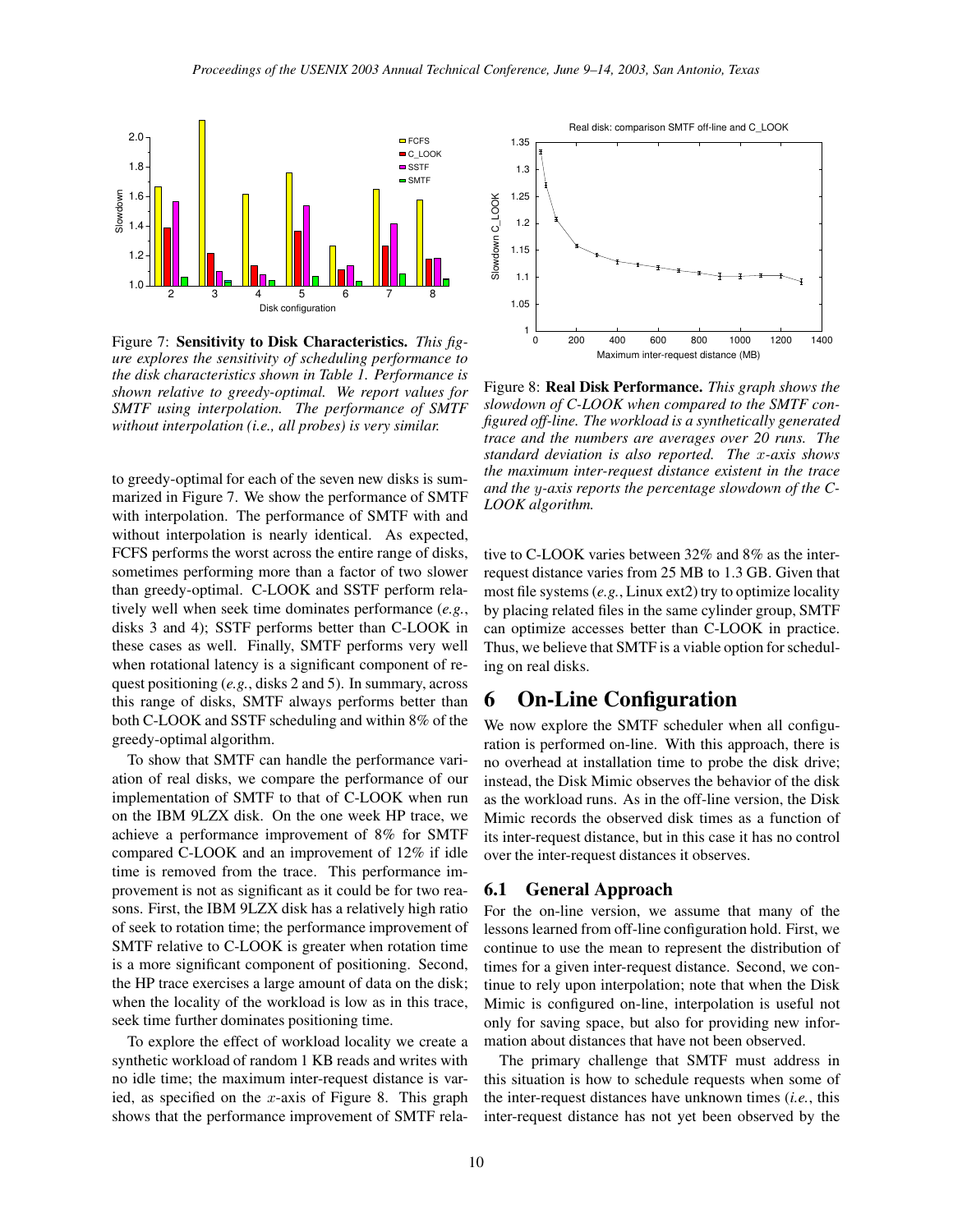

Figure 9: **Performance of On-Line SMTF.** *The first graph compares the performance of different variations of on*line SMTF; the performance of the last day of the week-long HP trace is shown relative to off-line SMTF. The second *graph shows that the performance of Online-Set improves over time as more inter-request distances are observed.*

Disk Mimic and the Disk Mimic is unable to confirm that it can be interpolated successfully). We consider two algorithms for comparison. Both algorithms assume that there is a base scheduler (either C-LOOK or SSTF) which is used when the Disk Mimic does not have sufficient information.

The first algorithm, *Online-Priority*, schedules only those requests for which the Disk Mimic has information. Specifically, *Online-Priority* gives strict priority to those requests in the queue that have an inter-request distance with a known time; among those requests with known times, the request with the minimum mean time is picked. With *Online-Priority*, the base scheduler (*e.g.*, C-LOOK or SSTF) is only used when no inter-request distances for the current queue are known. There are two problems with this approach. First, given its preference forscheduling already known inter-request distances, *Online-Priority* may perform worse than its base scheduler. Second, schedules with a diversity of distances may never be produced and thus the Disk Mimic may never observe some of the most efficient distances.

The second algorithm, *Online-Set*, improves on both of these limitations by using the decision of the base scheduler as its starting point, and scheduling a different request only when the Disk Mimic has knowledge that performance can be improved. Specifically, *Online-Set* first considers the request that the base scheduler would pick. If the time for the corresponding distance is not known by the Disk Mimic, then this request is scheduled. However, if the time is known, then all of the requests with known inter-request distances are considered and the one with the fastest mean is chosen. Thus, *Online-Set* should only improve on the performance of the base scheduler and it is likely to schedule a variety of inter-request distances when it is still learning.

### **6.2 Experimental Results**

To evaluate the performance of the on-line algorithms, we return to the base simulated disk. The left-most graph of Figure 9 compares the performance of *Online-Priority* and *Online-Set*, when either C-LOOK or SSTF is used as the baseline algorithm and both with and without interpolation. Performance is expressed in terms of slowdown relative to the off-line version of SMTF. We make three observations from this graph.

First, and somewhat surprising, although C-LOOK performs better than SSTF for this workload and disk, SMTF performs noticeably better with SSTF than with C-LOOK as a base; with C-LOOK, the Disk Mimic is not able to observe inter-request distances that are negative (*i.e.*, backward) and thus does not discover distances that are close together. Second, *Online-Set* performs better than *Online-Priority* with SSTF as the base scheduler. Third, although interpolation does significantly improve the performance of *Online-Priority* and of *Online-Set* with C-LOOK, it leads to only a small improvement with *Online-Set* and SSTF. Thus, as with off-line configuration, the primary benefit of interpolation is to reduce the memory requirements of the Disk Mimic, as opposed to improving performance.

The right-most graph of Figure 9 illustrates how the performance of *Online-Set* improves over time as more inter-request distances are observed. We see that the performance of the *Online-Set* algorithms (with and without interpolation) is better than the base-line schedulers of SSTF and C-LOOK even after one day of the original trace (*i.e.*, approximately 150,000 requests). The performance of *Online-Set* with SSTF converges to within 3% of the off-line version after four days, or only about 750,000 requests.

At this point, we feel that there are two opportunities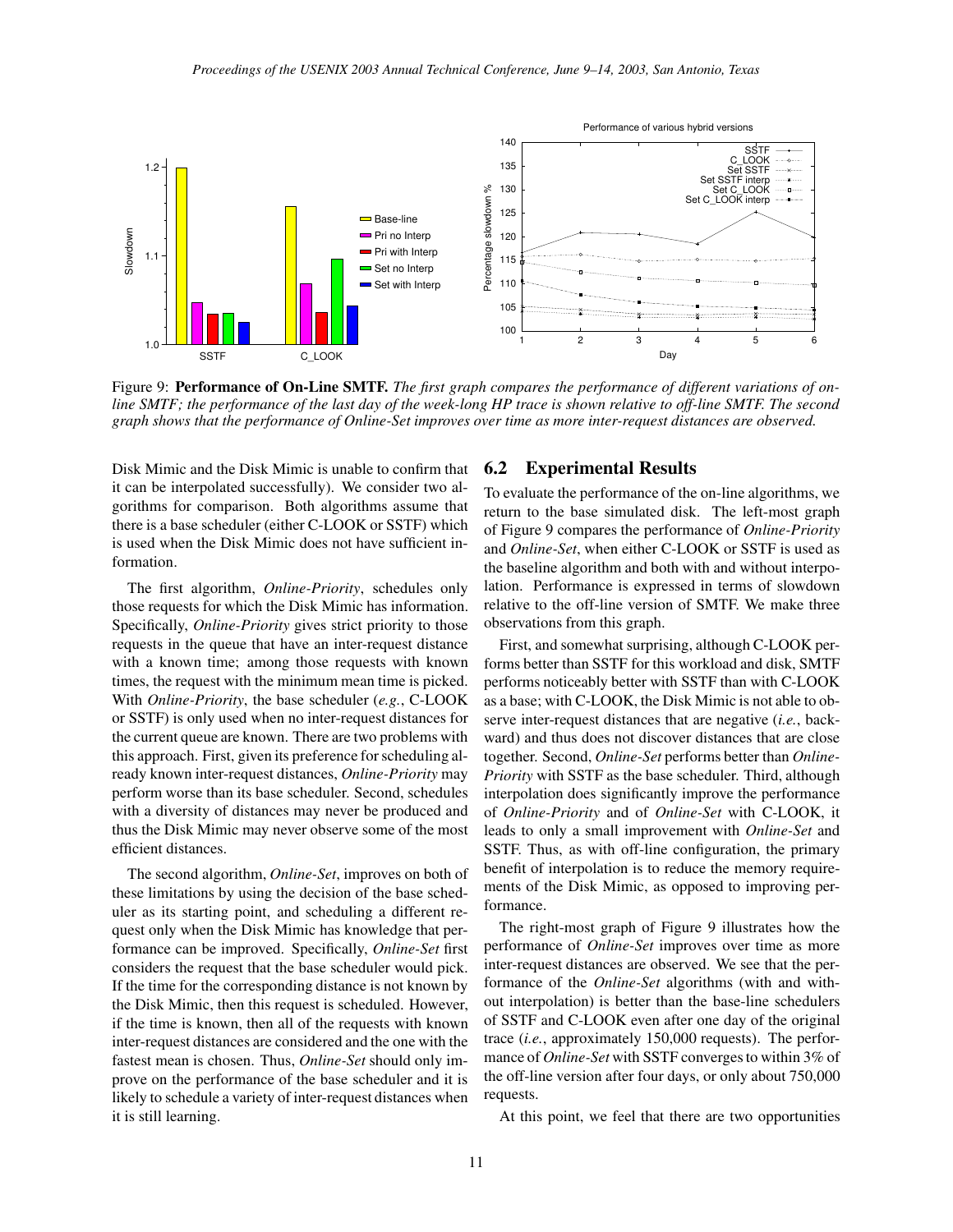for further improving the performance of on-line SMTF relative to off-line SMTF. First, in our current on-line implementations, if a slow time for a particular distance is observed initially, the scheduler will avoid that distance even if the mean is much faster. One can address this by requiring that a distance has a minimum number of samples before being classified as known. Second, our current algorithm does not leverage idle time [6]. One can perform probes of unknown inter-request distances during idle times so that the Disk Mimic can learn more of the characteristics of the disk.

## **7 Related Work**

The approach we propose brings together two areas of study: disk modeling and disk scheduling. We present related work in both areas and compare it to our method.

### **7.1 Disk Modeling**

The classic paper describing models of disk drives is that by Ruemmler and Wilkes [18]. The main focus of this work is to enable an informed trade-off between simulation effort and the resulting accuracy of the model. Ruemmler and Wilkes evaluate the aspects of a disk that should be modeled for a high level of accuracy, using the *demerit figure*. Other researchers have noted that additional non-trivial assumptions must be made to model disks to the desired accuracy level [14]; modeling cache behavior is a particularly challenging aspect [24].

Given that the detailed knowledge for modeling disks is not available from documentation, researchers have developed innovative methods to acquire the information. For example, Worthington *et al.* describe techniques for SCSI drives that extract time parameters such as the seek curve, rotation speed, and command overheads as well as information about the data layout on disk and the caching and prefetching characteristics [32]; many of these techniques are automated in later work [19].

Modeling storage devices using tables of past performance has also been explored in previous work; in most previous work [1, 7], high-level system parameters (*e.g.*, load, number of disks, and operation type) are used as indices into the table. Anderson [1] also uses the results online, to assist in the reconfiguration of disk arrays. The approach most similar to ours is that of Thornock *et al.* [27]. In this work, the authors use stochastic methods to build a model of the underlying drive. However, the application of this model is to standard, off-line simulation; specifically, the authors study block reorganization, similar to earlier work by Ruemmler and Wilkes [16].

At a higher level, Seltzer and Small suggest *in situ* simulation as a method for building more adaptive operating systems [22]. In this work, the authors suggest that operating systems can utilize in-kernel monitoring and adaptation to make more informed policy decisions. By tracing application activity, the VINO system can determine whether the current policy is behaving as expected or if another policy should be switched into place. However, actual simulations of system behavior are performed offline, as a "last resort" when poor performance is detected.

### **7.2 Disk Scheduling**

Disk scheduling has long been a topic of study in computer science [29]. Rotationally-aware schedulers came into existence in the early 1990's, through the work of Seltzer *et al.* [21] and Jacobson and Wilkes [13]. However, perhaps due the difficulty of implementation, those early works focused solely upon simulation to explore the basic ideas. Only recently have implementations of rotationally-aware schedulers been described within the literature, and those are crafted with extreme care [11, 33].

More recently, Worthington *et al.* [31] examine the benefits of even more detailed knowledge of disk drives within OS-level disk schedulers. They find that algorithms that mesh well with the modern prefetching caches perform best, but that detailed logical-to-physical mapping information is not currently useful.

Anticipatory scheduling is a recent scheduling development that is complementary to our on-line simulationbased approach [12]. An anticipatory scheduler makes the assumption that there is likely to be locality in a stream of requests from a given process; by waiting for the next request (instead of servicing a request from a different process), performance can be improved. The authors also note the difficulty of building a rotationally-aware scheduler, and instead use an empirically-generated curve-fitted estimate of disk access-time costs; the Disk Mimic would yield a performance benefit over this simplified approach.

## **8 Conclusions**

In this paper, we have explored some of the issues of using simulation within the system to make run-time scheduling decisions; in particular, we have focused on how a disk simulator can automatically model a range of disks without human intervention. We have shown that the Disk Mimic can model the time of a request by simply observing the request type and the logical distance from the previous request and predicting that it will behave similarly to past requests with the same parameters. The Disk Mimic can configure itself for a given disk by either probing the disk off-line or, at a slight performance cost, by observing requests sent to the disk on-line. We have demonstrated that a shortest-mimicked-time-first (SMTF) disk scheduler can significantly improve disk performance relative to FCFS, SSTF, and C-LOOK for a range of disk characteristics.

In the future, we plan to show that SMTF scheduling is appropriate for a range of storage devices other than disk drives. For example, RAID systems [15], network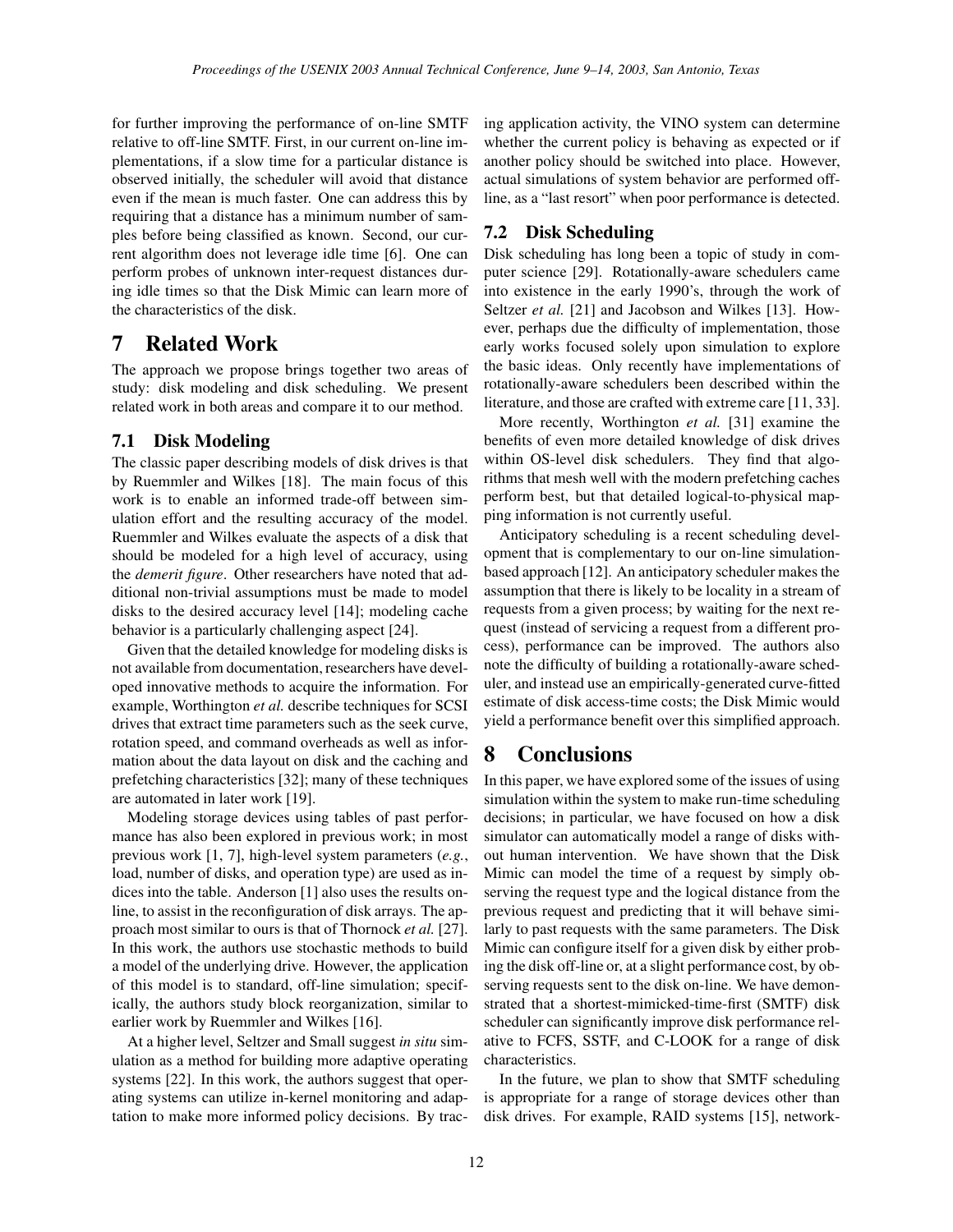attached storage devices [5], MEMS-based devices [20], tapes [9], and non-volatile memory [28] may all be used as building blocks in a storage system. Each of these devices has its own complex performance characteristics and it would be ideal if the I/O scheduler could automatically adapt to any of these devices.

## **Acknowledgments**

We would like to thank Nathan Burnett, Timothy Denehy, Brian Forney, and Muthian Sivathanu for their feedback on this paper. We also would like to thank Vern Paxson, our shepherd, and the anonymous reviewers for their thoughtful suggestions, all of which have greatly improved the content of this paper. Finally, we thank the Computer Systems Lab for their tireless assistance in providing a terrific environment for computer science research. This work is sponsored by NSF CCR-0092840, CCR-0133456, CCR-0098274, NGS-0103670, ITR-0086044, an IBM Faculty Award, and the Wisconsin Alumni Research Foundation.

### **References**

- [1] E. Anderson. Simple table-based modeling of storage devices. Technical Report HPL-SSP-2001-04, HP Laboratories, July 2001.
- [2] M. Andrews, M. Bender, and L. Zhang. New algorithms for the disk scheduling problem. In *IEEE Symposium on Foundations of Computer Science (FOCS)*, pages 550-559, 1996.
- [3] A. C. Arpaci-Dusseau and R. H. Arpaci-Dusseau. Information and Control in Gray-Box Systems. In *The 18th Symposium on Operating Systems Principles (SOSP)*, pages 43–56, October 2001.
- [4] G. R. Ganger, B. L. Worthington, and Y. N. Patt. The DiskSim Simulation Environment - Version 2.0 Reference Manual. http://citeseer.nj.nec.com/article/ganger99disksim.html.
- [5] G. A. Gibson, D. F. Nagle, K. Amiri, F. W. Chang, E. M. Feinberg, H. Gobioff, C. Lee, B. Ozceri, E. Riedel, D. Rochberg, and J. Zelenka. File server Scaling with Network-Attached Secure Disks. In *Proceedings of the 1997 ACM SIGMETRICS International Conference on Measurement and Modeling of Computer Systems*, pages 272–284, Seattle, WA, June 1997.
- [6] R. Golding, P. Bosch, C. Staelin, T. Sullivan, and J. Wilkes. Idleness is Not Sloth. In *Proceedings of the Winter '95 USENIX Technical Conference*, pages 201–212, New Orleans, Louisiana, January 1995.
- [7] C. Gotlieb and G. MacEwen. Performance of movable-head disk storage devices. *Journal of the Association for Computing Machinery*, 20(4):604– 623, 1973.
- [8] J. L. Griffin, J. Schindler, S. W. Schlosser, J. S. Bucy, and G. R. Ganger. Timing-accurate Storage Emulation. In *Proceedings of the First USENIX Conference on File and Storage Technologies (FAST '02)*, pages 75–88, Monterey, CA, January 2002.
- [9] B. Hillyer and A. Silberschatz. On the modeling and performance characteristics of a serpentine tape drive. In *Proceedings of 1996 SIGMETRICS Conference on Measurement and Modeling of Computer Systems*, pages 170–179, 1996.
- [10] M. Hofri. Disk scheduling: FCFS vs. SSTF revisited. *Communications of the ACM*, 23(11):645–653, 1980.
- [11] L. Huang and T. Chiueh. Implementation of a rotation latency sensitive disk scheduler. Technical Report ECSL-TR81, SUNY, Stony Brook, March 2000.
- [12] S. Iyer and P. Druschel. Anticipatory scheduling: A disk scheduling framework to overcome deceptive idleness in synchronous I/O. In *18th ACM Symposium on Operating Systems Principles*, pages 117– 130, October 2001.
- [13] D. M. Jacobson and J. Wilkes. Disk scheduling algorithms based on rotational position. Technical Report HPL-CSP-91-7, HP Laboratories, 1991.
- [14] D. Kotz, S. B. Toh, and S. Radhakrishnan. A detailed simulation model of the HP 97560 disk drive. Technical Report TR94-220, Dartmouth College, 1994.
- [15] D. A. Patterson, G. Gibson, and R. H. Katz. A case for redundant arrays of inexpensive disks (RAID). *SIGMOD Record (ACM Special Interest Group on Management of Data)*, 17(3):109–116, September 1988.
- [16] C. Ruemmler and J. Wilkes. Disk Shuffling. Technical Report HPL-91-156, Hewlett Packard Laboratories, October 1991.
- [17] C. Ruemmler and J. Wilkes. Unix disk access patterns. In *Proceedings of the USENIX Winter 1993 Technical Conference*, pages 405–420, 1993.
- [18] C. Ruemmler and J. Wilkes. An introduction to disk drive modeling. *IEEE Computer*, 27(3):17–28, 1994.